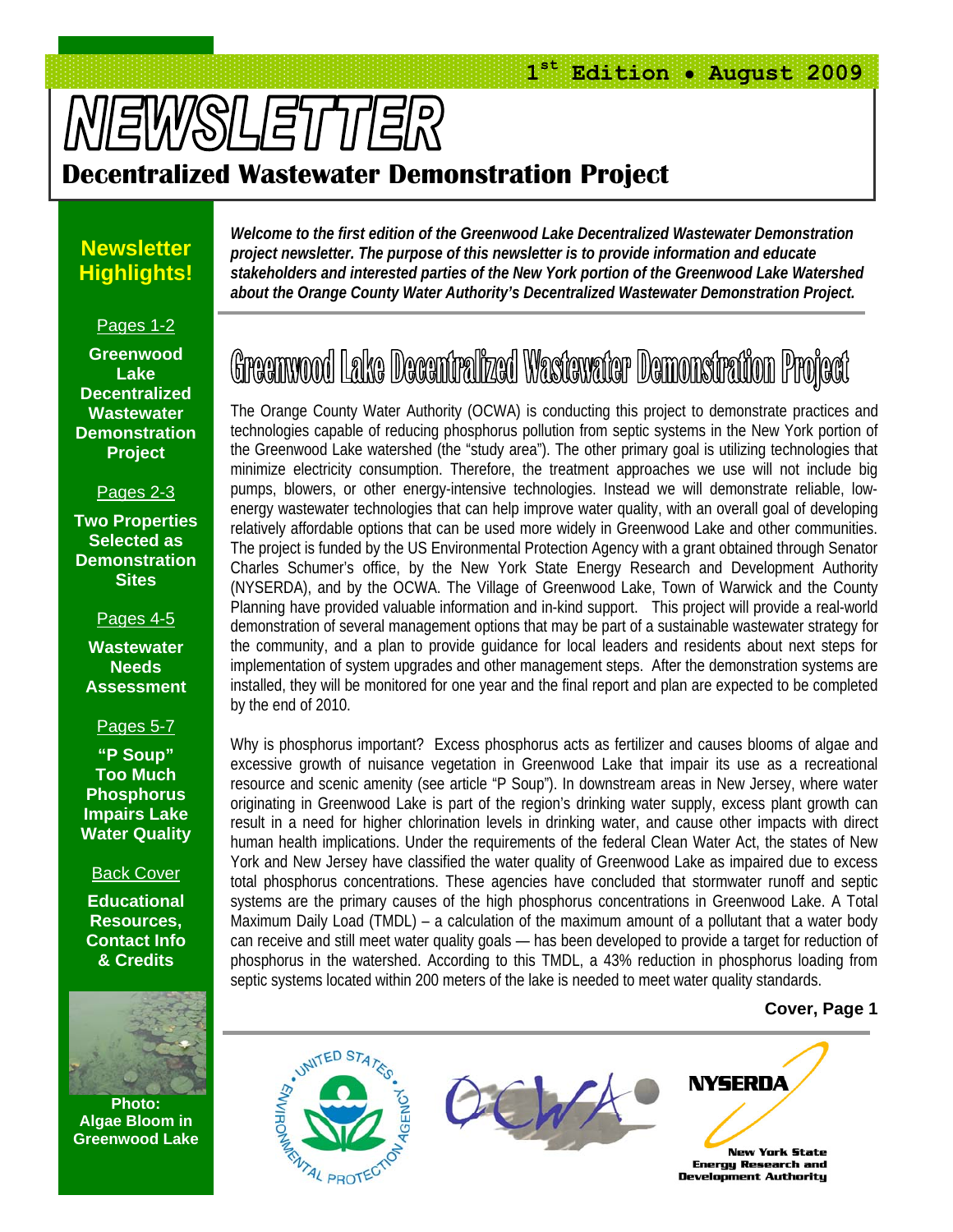

**Interpreting Soil Properties** 

**"We were impressed with the level of interest residents showed in the project..."** 

**\_\_\_\_\_\_\_\_\_\_\_\_\_\_\_\_\_\_\_\_** 

**\_\_\_\_\_\_\_\_\_\_\_\_\_\_\_\_\_\_\_\_** 

Like many small communities in the U.S., the Village of Greenwood Lake and adjoining areas in the Town of Warwick contain older, onsite septic systems installed before the existence of wastewater regulations. A typical system consists of a septic tank that discharges settled wastewater to a leach field or seepage pit. Cesspools are also in use. Older systems may be undersized for current uses, in part because they were built when most homes were only used in the summer, but are now being utilized year round. Effective treatment of wastewater requires enough contact with soils to remove key pollutants, and a thin soil layer above bedrock or groundwater is not adequate. These older systems, therefore, may be effective in getting wastewater under the ground, but may do little to treat it because of shallow soils over bedrock or groundwater close to the surface (and sometimes both). The wastewater then flows downhill toward Greenwood Lake. This incomplete treatment of wastewater is believed to be an important cause of water quality degradation in the lake. This demonstration project is designed to develop comprehensive solutions for effective wastewater management at the community and watershed level.

The OCWA has retained a consulting team including Stone Environmental, Inc. of Montpelier, VT and Fuss & O'Neill, Inc. of Manchester, CT for this project. The overall scope includes a wastewater needs assessment for the watershed (see related Needs Assessment article) and design and construction management for two innovative onsite wastewater treatment systems in Greenwood Lake. Another consultant to the OCWA who's based in Orange County, Simon Gruber, worked on obtaining the project funding and is coordinating public outreach, education and several upcoming related training workshops. At the end of this project, a wastewater management plan for the New York portion of the Greenwood Lake watershed will be produced with the demonstration project results, as well as other treatment options, and including discussion of potential next steps for meeting the wastewater treatment needs of the Village of Greenwood Lake and Town of Warwick.

**Performing a Percolation Test** 

### Tivo Properties Selected as Wastewater Demonstration Sites

Two different advanced onsite wastewater treatment systems will be installed at two properties around Greenwood Lake: the Grace Evangelical Lutheran Church on Waterstone Road and a private residence on Grove Street. At the Church, the treatment system will also treat wastewater from the adjacent parsonage and sexton's house on the church property, and therefore is called a cluster system. A single use or individual system will be installed at the Grove Street residence.

This summer, the project consultants are evaluating innovative technologies available for treating phosphorus and designing a wastewater system for each property that will provide a high level of treatment while minimizing electricity consumption. They will monitor the systems for one year to evaluate the performance of these technologies, and this information will be used to develop recommendations to community leaders and property owners about how they may be used on other residential and commercial properties in the Greenwood Lake watershed.

Last year, the project team solicited applications from property owners in the Village of Greenwood Lake and the Town of Warwick interested in hosting a demonstration system. OCWA described the project and distributed application materials at public meetings in the Village of Greenwood Lake and the Town of Warwick. The Greenwood Lake News published an announcement as well. More than 30 property owners interested in being considered submitted applications.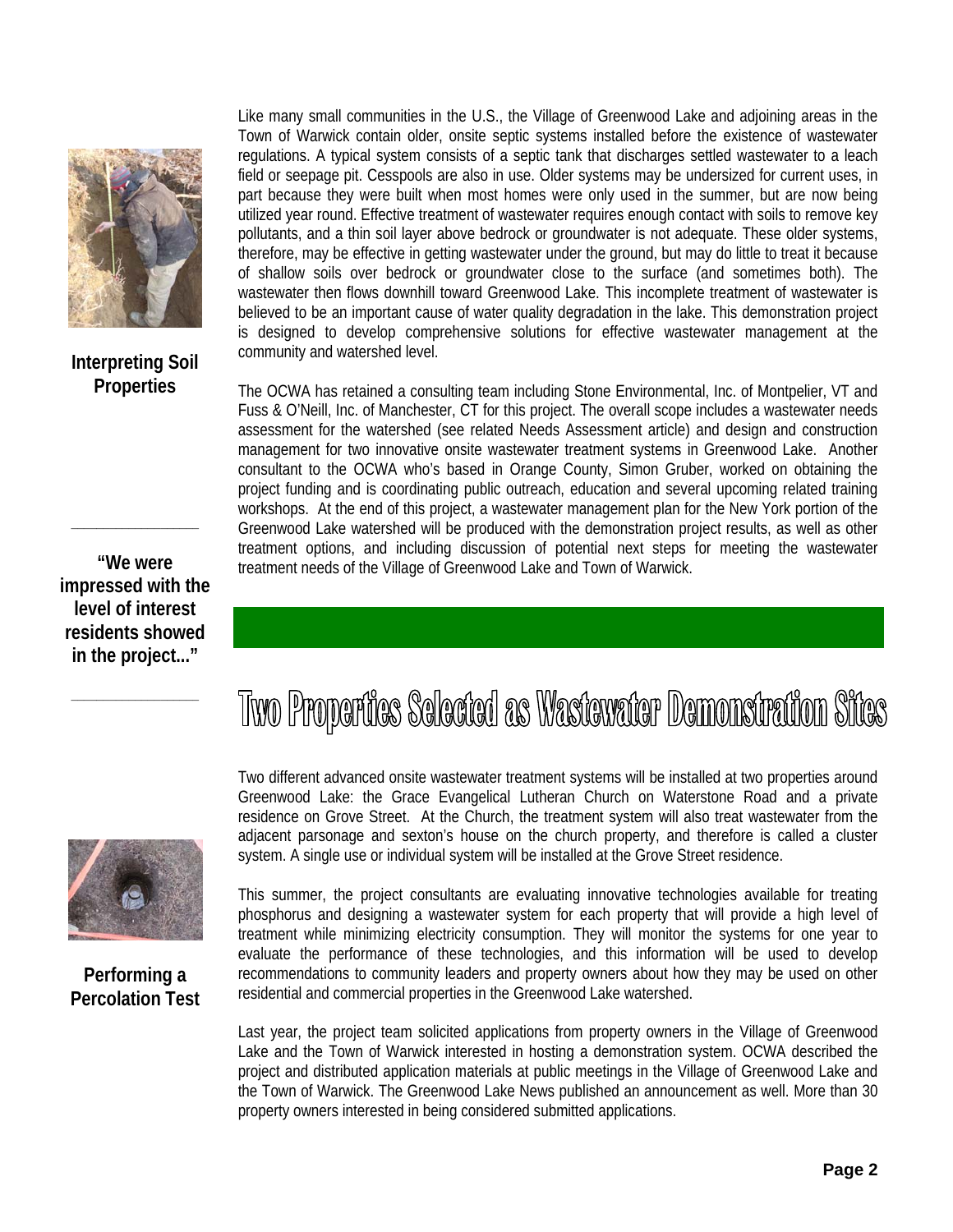David Church, Executive Director of OCWA, said, "We were impressed with the level of interest residents showed in the project and in their appreciation of the importance of improving water quality in Greenwood Lake. We only wish the project's funding allowed for installation of more demonstration systems." Dave Braun, Project Manager at Stone Environmental, noted "It was difficult to pass over promising sites, but we believe we ultimately selected the two sites that will most fully achieve the goals of the demonstration project."

The process used to select the demonstration sites was objective and rigorous, and included consideration of background information obtained through a community-wide wastewater needs assessment (see related article in this newsletter.) From the applications received, the 12 most promising sites were inspected by the project consultants. They studied site conditions and verified application information. In consultation with the OCWA, they reviewed them based on how closely each site matched the following requirements:

- Property must be occupied year-round (by two or more people for residential properties)
- Site and soil conditions must be suitable for obtaining permits from the Orange County Dept. of Health and local government
- Site and soil conditions must be suitable for construction of an advanced wastewater treatment and dispersal system, including monitoring devices
- Access to electricity and suitable available power must be available to reliably operate the demonstration system
- Access to the property must be unrestricted during the site evaluation, system construction, and the subsequent one-year monitoring period
- Existing wastewater system, or a component thereof, must not meet current regulations
- Property must be located within the Greenwood Lake Watershed, ideally within 200 meters of the lake
- Property must not have a separate system for graywater (water from sinks, showers and laundry)
- Applicable setback distances to drinking water wells must be met by any new demonstration system



Following this screening, project scientists and engineers characterized soils at the three highest ranked sites, which as it happened were all located in the Village of Greenwood Lake. At each site, they interpreted soil properties in deep test pits, performed percolation tests to measure how fast water drains into the soil,



**Digging Test Pits**  (Operator: Fran Reichal, Town of Warwick)

#### **Site Selection Criteria:**

 $\frac{1}{2}$ 

- Occupied yearround by 2 or more people
- Conditions suitable for permitting with OC Health Dept & Construction needs
- Electric accessibility & reliability
- Etc: See article for more criteria

and collected soil samples to characterize the phosphorus binding potential of the soils. According to soil scientist and engineer Bruce Douglas of Stone Environmental, "We wanted to understand the suitability of the soils for infiltration and treatment of wastewater. Two of the sites tested will showcase the phosphorus treatment technologies very well, while a third would have required significant modifications to make it suitable."

Based on this detailed site characterization, the Grace Evangelical Lutheran Church on Waterstone Road and a private residence on Grove Street were selected for installation and monitoring of demonstration systems. These systems will incorporate phosphorus removal and energy efficiency technologies. Following final design of these systems and after required permits are obtained, systems will be installed in the Fall of 2009 and monitored for one year. Results of the monitoring and overall performance, costs and other information will be shared with local leaders and residents in Greenwood Lake, as well as other agencies and organizations working to implement sustainable, cost effective wastewater solutions elsewhere in the region.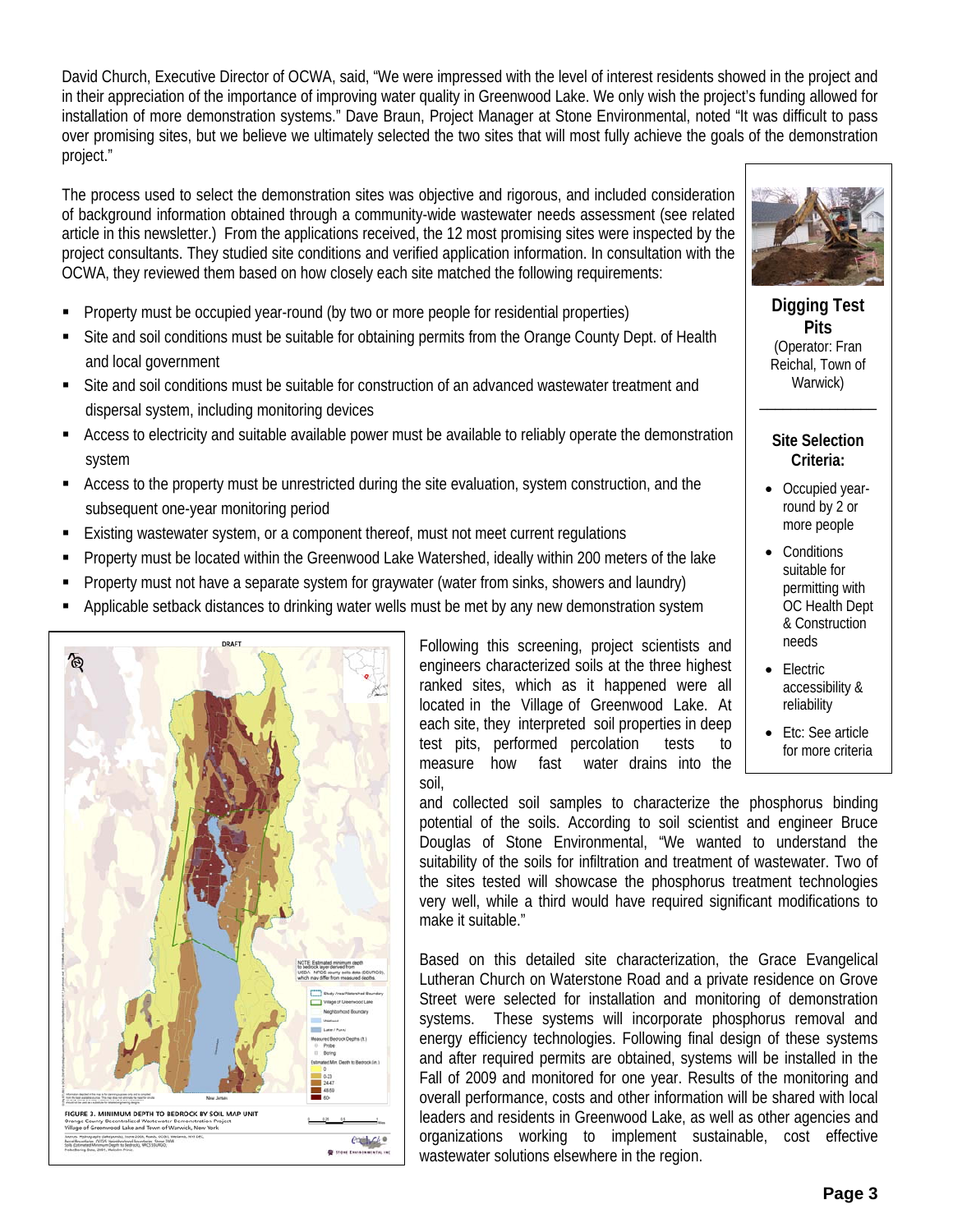## Greenwood Lake Watershed Wastewater Needs Assessment

The first step in the overall project was to complete a wastewater needs assessment. A key tool used in this process is a geographic information system, or GIS, consisting of digital mapping and database information that enables visualization and analysis of geographic data and other information. Analysis of properties in the study area, which was conducted to define the scope of the wastewater treatment challenge, has found that site conditions limit conventional options for onsite wastewater

disposal in most areas. The results of this analysis have guided the selection of properties for installation of advanced wastewater treatment demonstration systems (see article "Two Properties Selected as Wastewater Demonstration Sites") and will be used in developing a comprehensive wastewater management plan for Greenwood Lake, this project's final product.

By analyzing existing mapped data using the GIS, the team considered four scenarios to assess limitations for safely disposing of wastewater via individual or cluster septic systems. Generally, the Greenwood Lake watershed is characterized by steep slopes, shallow bedrock, and/or shallow groundwater, conditions that are not conducive to effective wastewater treatment by conventional septic systems over the long term.



 *Photo: Greenwood Lake Shoreline* 

Scenario 1 - The team identified those properties suitable for septic systems after excluding required regulatory setbacks, which are horizontal distances from features such as water bodies, wetlands, buildings, property boundaries, and drinking water wells. Areas with slopes greater than 15% were also excluded. Under these constraints, approximately 33% of all developed parcels have less than 200 square feet of land area available for onsite wastewater treatment and disposal. The options for onsite wastewater treatment are very limited on these parcels.

Scenario 2 - The team identified those properties suitable for septic systems after considering the Scenario 1 setbacks plus required isolation distances between a private water supply well and a leachfield. When onsite well isolation requirements are considered for properties with water supply wells, the percentage of parcels with less than 200 square feet of available area increases to approximately 45%.

Scenario 3 - In reviewing wastewater treatment system designs, the Orange County Department of Health has historically shown flexibility regarding setbacks from buildings and property boundaries, to allow replacement and repair of substandard systems on small lots. In scenario 3, therefore, the required setback between a building and a septic system was reduced from 20 feet to 10 feet and the property boundary setback was reduced from 10 feet to 5 feet. Slopes greater than 15% were excluded, but no onsite well isolation requirements were assumed. Based on these assumptions, the percentage of all developed parcels which have less than 200 square feet of land area available for onsite wastewater treatment and dispersal is 24%.

Scenario 4 - Inadequate vertical distance to seasonal high groundwater and/or bedrock also constrains the available options for onsite wastewater treatment and dispersal on many lots. According to policies of the Orange County Department of Health (which follow the State's codes), conventional leachfields must have at least four feet of well-drained soil. Where bedrock or seasonal high groundwater is within four feet of the ground surface, raised systems or mound systems are typically used. Approximately 24% of developed parcels in the study area have soils that are potentially suitable for traditional in-ground leachfields. Approximately 35% of developed parcels have soils that are potentially suitable for raised systems or mound systems. The remaining approximately 40% of developed parcels have soils that have significant limitations for installing onsite septic systems that meet the existing Department of Health standards.

#### *Did you know…? From the mine to the lake*

*There is growing concern that known reserves of phosphorus on the planet are running out. Effectively, we have mined deposits of phosphorus and spread it all over the landscape, from whence a portion flows to water bodies in a much diluted state. By one estimate, there is only a 50-100 year supply of phosphorus remaining among all known reserves. Florida produces most of the phosphorus fertilizer sold in the U.S. Concerns about dwindling phosphorus reserves are contributing to a growing interest in developing technologies to capture phosphorus from wastewater in a recyclable form.*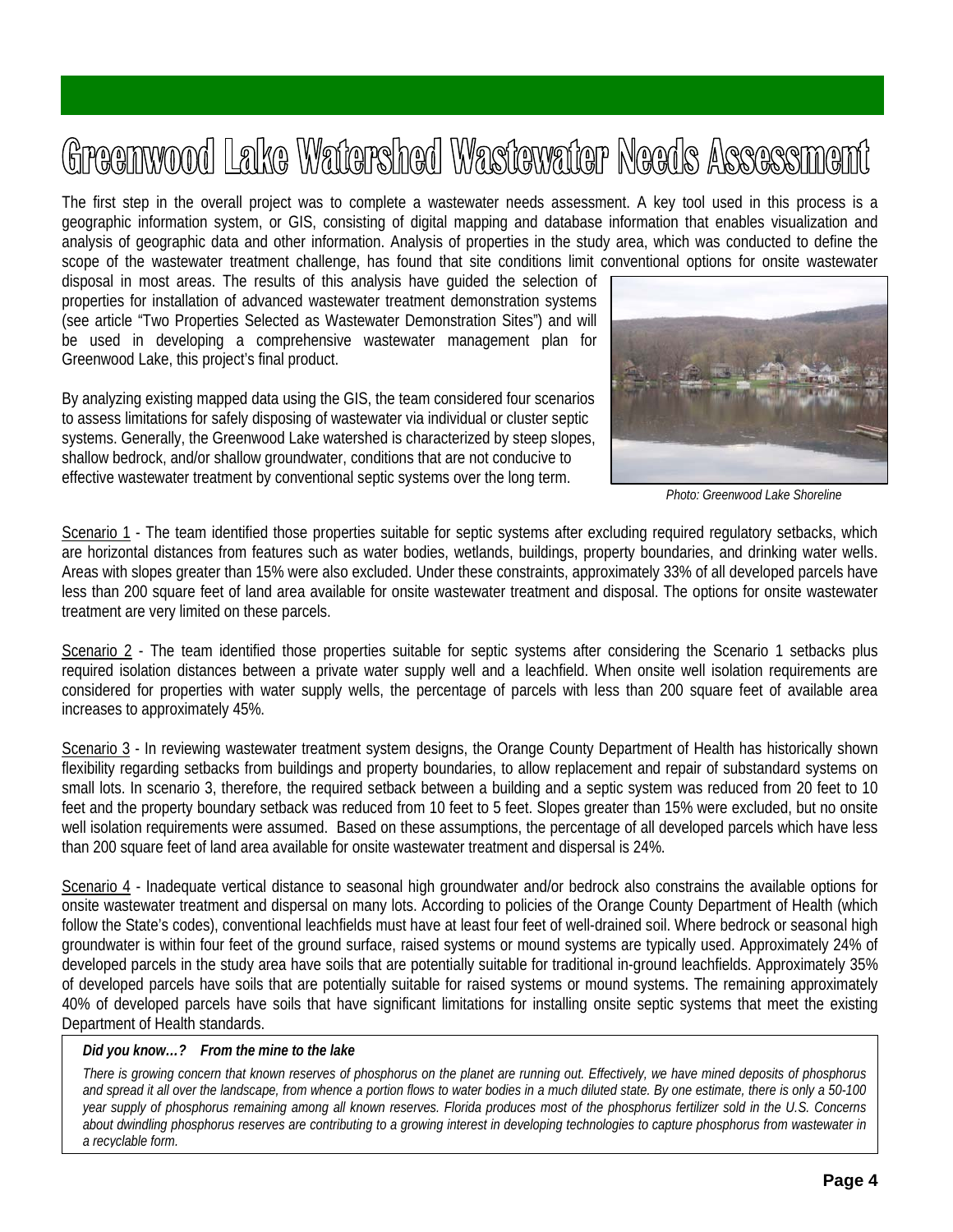The needs assessment also found that:

- 1. There are approximately 2,678 developed parcels in the study area that typically use onsite systems for wastewater management.
- 2. Approximately 78% of properties were developed prior to 1970. Of these, 11% of onsite systems have been repaired or upgraded since 1999.
- 3. 1483 parcels are served by municipal or community drinking water systems and 1228 parcels are served by onsite wells or seasonal water systems.
- 4. Approximately 1,513 developed parcels are located within 200 meters of Greenwood Lake (which is the area addressed in the TMDL for the lake – see introductory article).
- 5. Shallow depths to bedrock and steep slopes dominate the hillside portion of the study area.
- 6. Shallow depths to groundwater are evident in the lower hillside areas and in low lying areas near the lake, and north of the lake.

The OCWA decentralized wastewater planning and demonstration project will result in a wastewater management plan that will incorporate the needs assessment findings, provide additional background information and analysis about how these findings might guide decision-making by community leaders and property owners, and provide recommendations for next steps towards developing a sustainable wastewater management strategy for the study area.

### "P Soup" - Too Much Phosphorus Impairs Lake Water Quality

Local leaders and many residents are aware that Greenwood Lake suffers from too much phosphorus. As described elsewhere in this newsletter (see introductory article), excess phosphorus causes overgrowth of algae and other nuisance vegetation in lakes. The question that dominates the discussion is: How can the amount entering the lake be reduced? The answer to this question is surprisingly complex.

Phosphorus (typically abbreviated with the letter P) fuels the biological productivity of lakes in this part of the world. Lakes rich in phosphorus tend to have low water clarity, taste and odor problems. In their bottom layer (the hypoliminion) they have low dissolved oxygen levels, which can result in fish kills. This is the "P soup" phenomenon. A lake with these conditions is described by scientists as "eutrophic," and the process leading to this is called eutrophication. People appreciate phosphorus on land where it



*Photo: Excessive algae growth from nutrient loading*

is a needed fertilizer, but we enjoy our lakes most when they are in effect starved of phosphorus.

Just about all human activities in a watershed, from forestry to agriculture and development, increase the amount of phosphorus draining from a watershed to a receiving water body, such as Greenwood Lake. Phosphorus enters the lake in several forms: 1) dissolved forms, such as from onsite wastewater treatment systems; 2) attached forms bound to and contained in eroded soil particles; 3) and in leaf litter and other plant debris. In a developed watershed, it is practically impossible to reduce the amount of phosphorus entering a lake to levels that existed before humans dominated the landscape.

It does not take much phosphorus to have a dramatic effect. The average phosphorus concentration in Greenwood Lake as recently measured is about 31 parts per billion. At this level all the phosphorus in Greenwood Lake at any given time could fit into the bed of a large pickup truck, but it's still enough that we expect to see algae blooms and low water clarity at certain times of the year. Water quality would be dramatically better at 10 parts per billion, which is typical of some Adirondack lakes. At 50 parts per billion, we would expect frequent nuisance algae blooms, taste and odor problems, and fish kills due to low dissolved oxygen levels. Avoiding the green "P soup" problem is of utmost importance.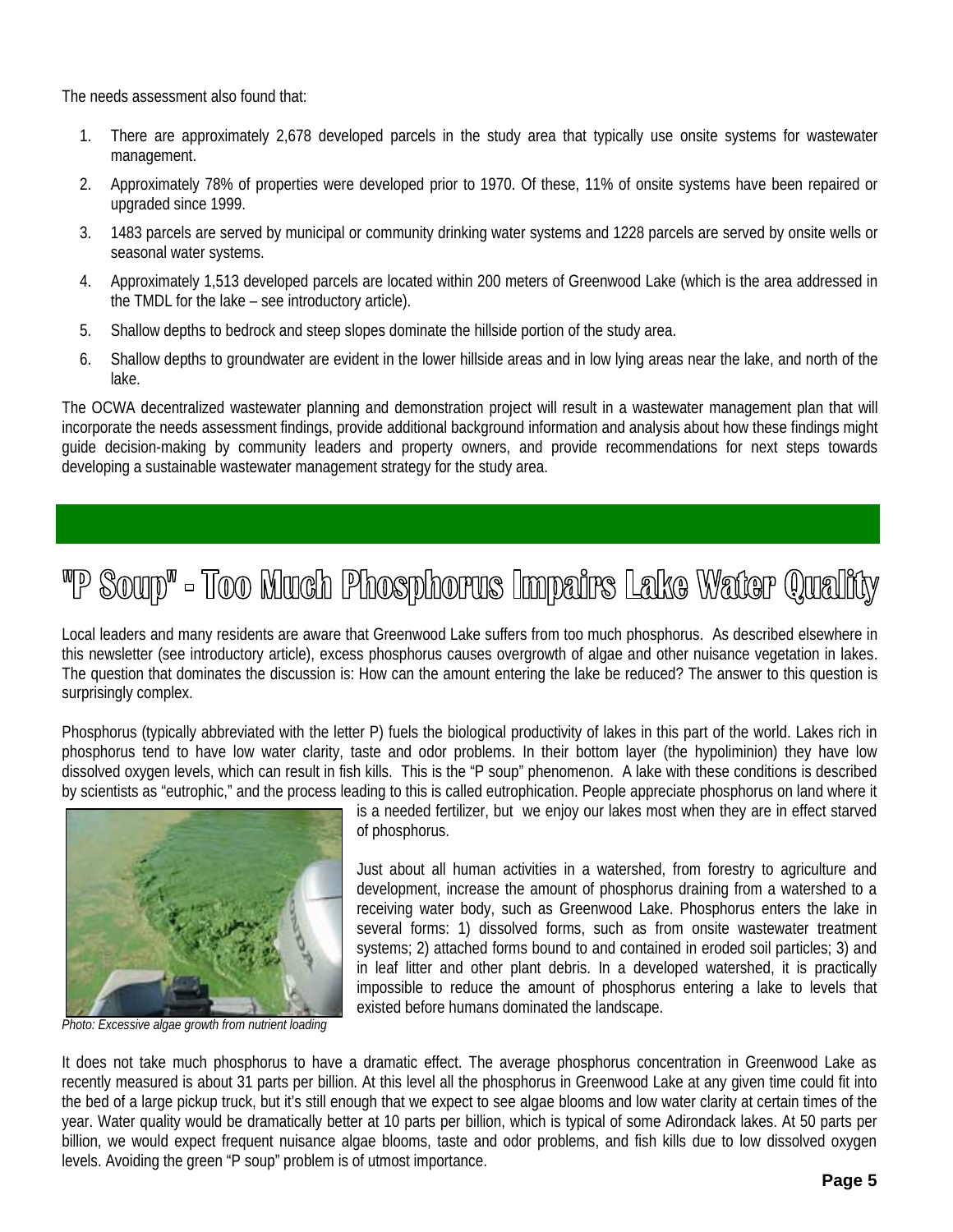Sources of phosphorus entering Greenwood Lake are many, but the main categories are stormwater and wastewater. Rainfall runoff washes fertilizer off lawns and phosphorus-containing sediments off paved surfaces, and erodes phosphorus-rich soils from stream channels and gullies. The OCWA's decentralized wastewater planning and demonstration project addresses only the wastewater sources. Other work is ongoing to address phosphorus in stormwater, including work by the consulting firm Princeton Hydro, which is working with the Town of Warwick and the Village of Greenwood Lake with state funding to examine ways to reduce phosphorus in stormwater runoff. Direct atmospheric deposition on the lake is also a minor source of phosphorus.

According to a 2002 report of the USEPA, each person's contribution of phosphorus in bodily wastes is 1-2 grams per day. Of course it depends on what and how much you eat. Urine is the largest source of phosphorus in domestic wastewater. Other important sources include automatic dishwasher detergents, ground up food from garbage disposal units and tap water.



One of the simplest ways for a household to reduce the amount of phosphorus entering its wastewater is to switch to a dishwashing detergent that is phosphorus free. Another key step

where they are used is to eliminate garbage disposals, which will not only reduce Phosphorus entering wastewater, but can greatly improve waste treatment in the septic tank. The greatest source reduction can be had by installing unconventional plumbing fixtures, such as a composting toilet or a urine diverting toilet. (Some dairy farms are experimenting with low-phosphorus feeds to reduce phosphorus pollution, but we're not aware of any similar diets for people!) *Photo: Storm Drain*

After wastewater leaves the home, it typically enters a septic tank. In the tank, microbes decompose most of the organic waste and convert organic forms of nitrogen and phosphorus to ammonia and orthophosphate. If a typical tank is pumped every three years is required in the Village of Greenwood Lake since 2001 and in parts of the Town of Warwick since 2008, a small percentage



(about 5%) of the phosphorus that has entered the tank since the last pump-out is removed by the septage hauler. Most of the phosphorus is carried in the wastewater flowing from the tank to the dispersal system (typically a leachfield or seepage pit), where it enters the soil. In a well functioning leachfield, phosphorus will become bound to soil particles. However, as onsite systems age the binding potential of soil decreases as it becomes saturated with phosphorus. Phosphorus may migrate through the soil and groundwater and eventually discharge in surface waters, in this case Greenwood Lake. The US Environmental Protection Agency has stated that older onsite systems pose "the potential for serious environmental degradation, as witnessed by the thousands of inland lakes where older, onsite development is increasingly being cited as the primary reason for lake eutrophication."

In Greenwood Lake, there are many houses built on small lots with shallow depths to bedrock or groundwater. The area available for wastewater dispersal is restricted by steep slopes and required setback distances from private wells, waterbodies, buildings, and property boundaries. In the remaining available area, there may be an inadequate volume of soil to bind the phosphorus from onsite wastewater systems

over the long term. If the capacity of the soil to bind phosphorus is exceeded, a phosphorus plume will move toward the lake. One strategy to improve phosphorus treatment in the soil is to disperse wastewater at shallow depths. In a conventional leachfield, effluent is typically dispersed at 2 feet below ground surface. Dispersing wastewater at shallower depths of 6-12 inches below ground surface increases the soil volume available to bind the phosphorus, and generally improves other aspects of treatment as well.

On sites that are not suitable for a traditional onsite wastewater dispersal system with the soils needed to remove phosphorus over the long-term (30+ years), there is a need for advanced treatment. Phosphorus treatment technologies for small wastewater flows are still in the early stages of development. Many technologies and filtration materials are being promoted, but there is limited data to inform selection of technologies and system designs. Most technologies do not have long-term performance data from full-scale systems. Based on the available data, the OCWA's project team evaluated information about 12 filtration materials, as well as chemical additions that have shown some promise for removing phosphorus from wastewater. Filtration materials include engineered filter media, industrial by-products such as various slags from steel manufacturing, fly ash, crushed brick, and natural materials.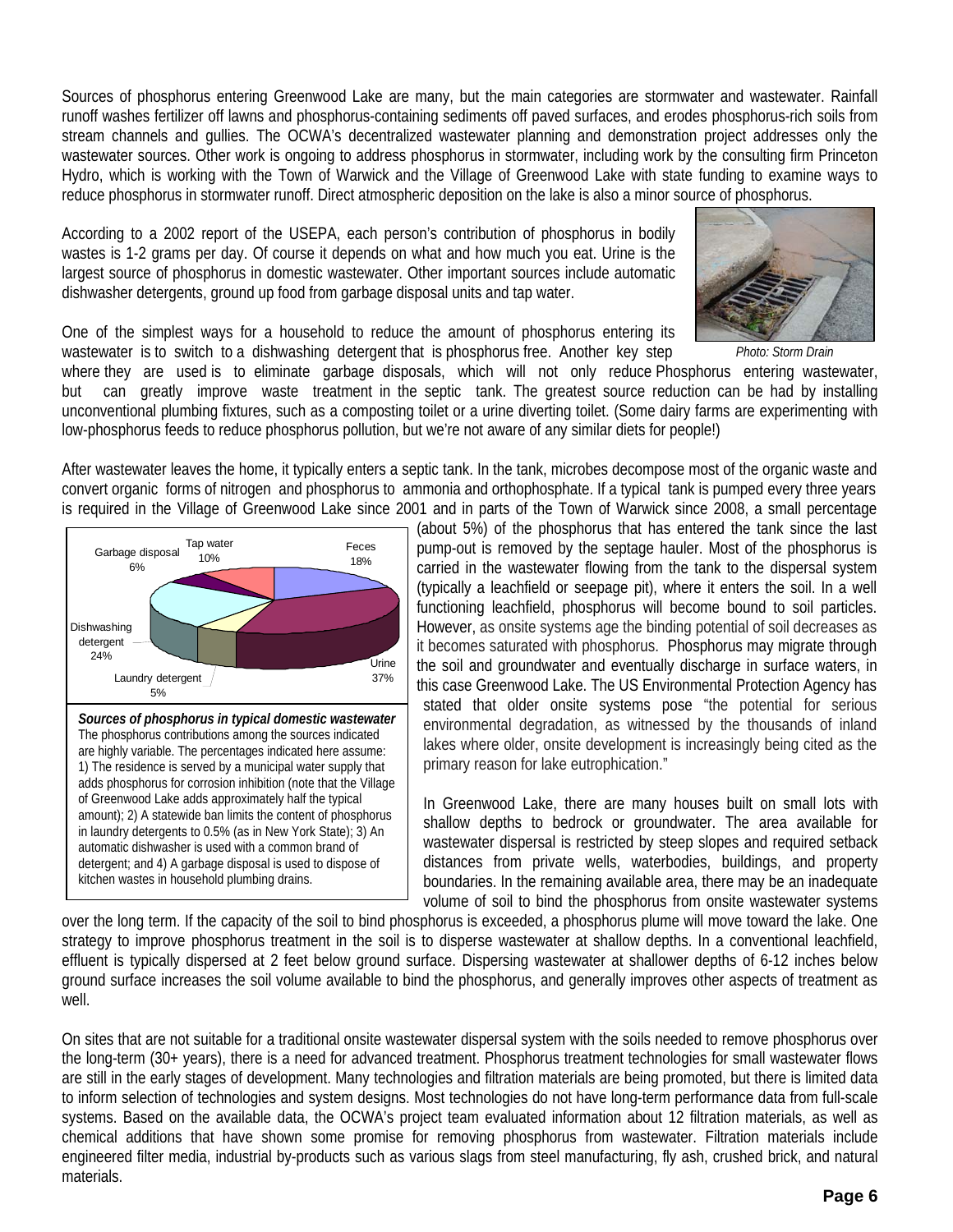The project team is currently considering which phosphorus treatment approaches are most appropriate for the demonstration sites selected in Greenwood Lake. More information on the selected technologies and media will be forthcoming over the next several months. This is a demonstration project and we will continue sharing the findings of our research and demonstration work in a series of newsletters, public meetings, workshops for professionals in the field of onsite wastewater management, and a final report. Please stay tuned!

#### Did you know? Interesting facts about Phosphorus

- There is growing concern that known reserves of phosphorus on the planet, which are used to support major portions of our agricultural system, are running out. By one estimate, there is only a 50-100 year supply of phosphorus remaining among all known reserves. Florida produces most of the phosphorus fertilizer sold in the U.S. Concerns about dwindling phosphorus reserves are contributing to a growing interest in developing technologies to capture phosphorus from wastewater in a recyclable form.
- While septic tanks remove only a small fraction of phosphorus from sanitary wastewater, periodic pumping is critical because it prevents overloading of the leachfield (or the soil surrounding a seepage pit) with solids and grease. Leachfields overloaded with wastewater solids and grease does not provide effective treatment. The soil can be highly effective at removing phosphorus from septic tank effluent if it is not overloaded. Finer textured soils and soils containing higher amounts of iron and aluminum are generally most effective for phosphorus removal. Regular pumping is therefore critical for effective system performance and can help maximize the natural phosphorus removal capacity of soils in the leachfield.

In Greenwood Lake, there are many houses built on small lots with shallow depths to bedrock or groundwater. The area available for wastewater dispersal is restricted by steep slopes and required setback distances from private wells, waterbodies, buildings, and property boundaries. In the remaining available area, there may be an inadequate volume of soil to bind the phosphorus from onsite wastewater systems over the long term. If the capacity of the soil to bind phosphorus is exceeded, a phosphorus plume will move toward the lake. One strategy to improve phosphorus treatment in the soil is to disperse wastewater at shallow depths. In a conventional leachfield, effluent is typically dispersed at 2 feet below ground surface. Dispersing wastewater at shallower depths of 6-12 inches below ground surface increases the soil volume available to bind the phosphorus, and generally improves other aspects of treatment as well.

*Photos:* 

 *Septic System Components (tank, pump and filter)* 



On sites that are not suitable for a traditional onsite wastewater dispersal system with the soils needed to remove phosphorus over the long-term (30+ years), there is a need for advanced treatment. Phosphorus treatment technologies for small wastewater flows are still in the early stages of development. Many technologies and filtration materials are being promoted, but there is limited data to inform selection of technologies and system designs. Most technologies do not have long-term performance data from full-scale systems. Based on the available data, the OCWA's project team evaluated information about 12 filtration materials, as well as chemical additions that have shown some promise for removing phosphorus from wastewater. Filtration materials include engineered filter media, industrial by-products such as various slags from steel manufacturing, fly ash, crushed brick, and natural materials. The project team is currently considering which phosphorus treatment approaches are most appropriate for the demonstration sites selected in Greenwood Lake. More information on the selected technologies and media will be forthcoming over the next several months. This is a demonstration project and we will continue sharing the findings of our research and demonstration work in a series of newsletters, public meetings, workshops for professionals in the field of onsite wastewater management, and a final report. Please stay tuned!

**There's phosphorus in my tap water?** Many community drinking water systems in the northeastern U.S., including the Village of Greenwood Lake's, add phosphorus to treated drinking water to minimize corrosion and leaching of lead and copper from household plumbing. Most of this phosphorus passes through the distribution system into your home or business. When you run the tap, shower, or flush the toilet, this phosphorus enters the wastewater stream along with the phosphorus you generate inside the home. Also, when municipal water is flushed down a storm drain, off a dock, or is released due to hydrant flushing, the phosphorus concentration in this water is more than the current average concentration in Greenwood Lake. The Village of Greenwood Lake recently reduced the concentration of phosphorus in its treated water by approximately 50% and is now seeking alternatives to using phosphorus for corrosion inhibition.

While septic tanks remove only a small fraction of phosphorus from sanitary wastewater, periodic pumping is critical because it prevents overloading of the leachfield (or the soil surrounding a seepage pit) with solids and grease. Leachfields overloaded with wastewater solids and grease does not provide effective treatment. The soil can be highly effective at removing phosphorus from septic tank effluent if it is not overloaded. Finer textured soils and soils containing higher amounts of iron and aluminum are generally most effective for phosphorus removal. Regular pumping is therefore critical for effective system performance and can help maximize the natural phosphorus removal capacity of soils in the leachfield.